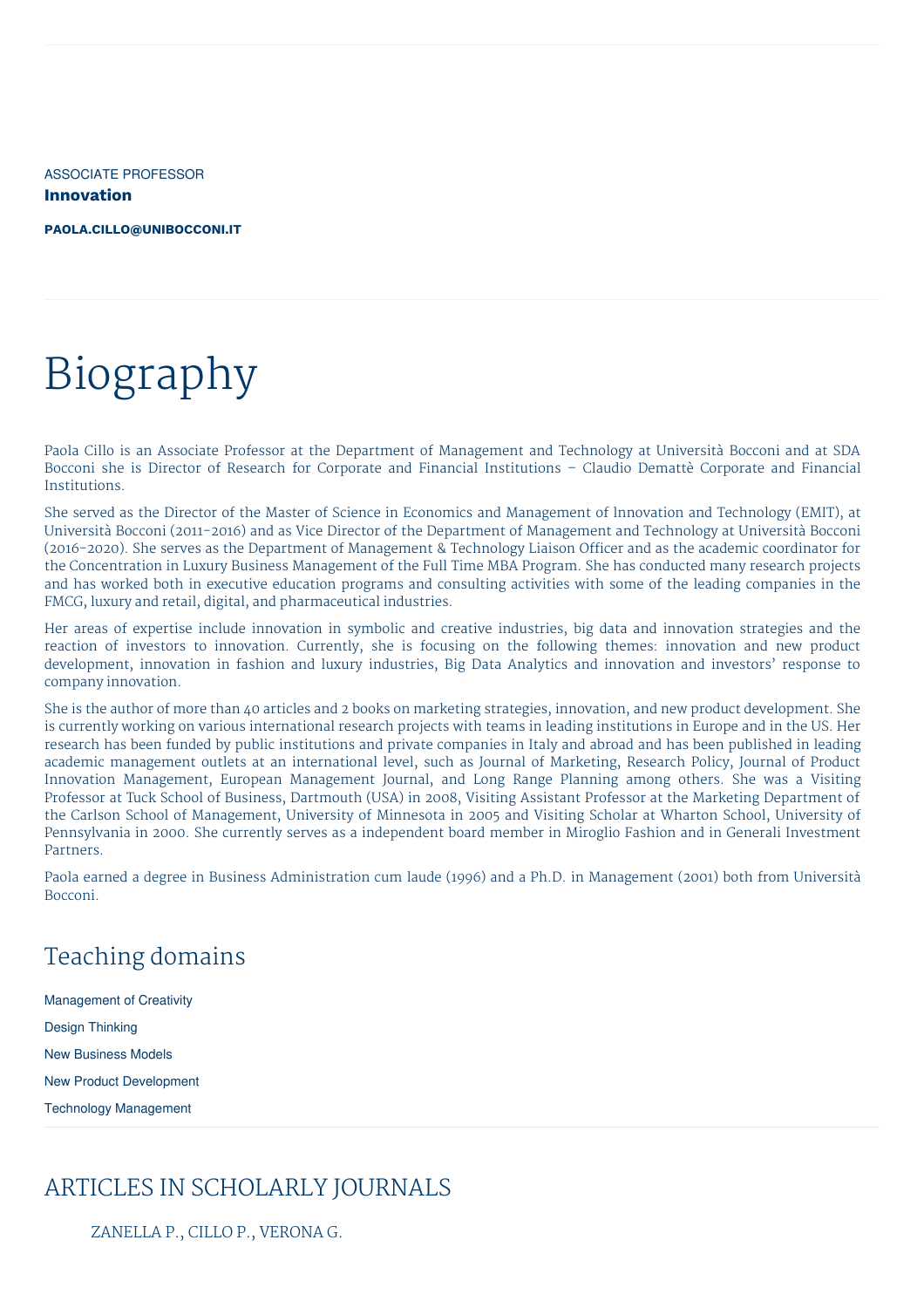**Whatever you want, whatever you like: How incumbents respond to changes in market information regimes**

Strategic Management Journal, 2022, vol.43, no. 7, pp.1258-1286

CILLO P., PRIEM R. L., VERONA G., ZANELLA P.

**Consumer-CEO interaction as catalyst for business model innovation in established firms** Journal of Business Research, 2021, vol.131, pp.241-253

CILLO P., RUBERA G.

**Come creare valore con l'economia dei dati** Economia & Management, 2021, no. 2, pp.13-16

#### CILLO P., PRANDELLI E.

**A ogni campagna di marketing il suo influencer - An Influencer for Every Marketing Campaign** Economia & Management, 2020, no. 4, pp.75-80

CILLO P., NUNES J. C., PRANDELLI E., SCOPELLITI I.

**Changing Style in Style-changing Industries: The Role of Critics as Gatekeepers in High-end Fashion** Emerald Publishing Limited, 2020, vol.42, pp.155-181

#### CILLO P., GRIFFITH D. A., RUBERA G.

**The New Product Portfolio Innovativeness–Stock Returns Relationship: The Role of Large Individual Investors' Culture**

Journal of Marketing, 2018, vol.82, no. 6, pp.49-70

#### CILLO P.

**La variabile critica nelle scelte di innovazione** Economia & Management, 2016, no. 4, pp.22-25

CILLO P., SCOPELLITI I., MAZURSKY D., BUSACCA B.

**Quando la necessità aguzza l'ingegno. L'impatto dei vincoli finanziari sulla creatività** Micro & Macro Marketing, 2016, vol.73, no. 1, pp.77-102

#### SCOPELLITI I., CILLO P., BUSACCA B., MAZURSKY D.

#### **How Do Financial Constraints Affect Creativity?**

Journal of Product Innovation Management, 2014, vol.31, no. 5, pp.880-893

#### CILLO P., DELQUIÉ P.

**Mean-risk Analysis with Enhanced Behavioral Content**

European Journal of Operational Research, 2014, vol.239, no. 3, pp.764-775

#### PRANDELLI E., CILLO P.

**Come la critica influenza le scelte di cambiamento delle imprese: un'analisi longitudinale sull'innovazione stilistica nel settore della moda**

Finanza, Marketing e Produzione, 2012, vol.30, no. 1, pp.69-92

SCOPELLITI I., CILLO P., MAZURSKY D. **Stupire o Persuadere? Strategie di Lancio di un Nuovo Stile nel Settore della Moda** Economia & Management, 2011, no. 5, pp.67-82

#### TROILO G., CILLO P., DE LUCA L. M.

**Market information approaches, product innovativeness, and firm performance: An empirical study in the fashion industry**

Research Policy, 2010, vol.39, no. 9, pp.1242-1252

VERONA G., CILLO P.

**Artista o trendsetter? Il dilemma dell'innovatore nei settori simbolici** Economia & Management, 2010, no. 2, pp.81-100

#### CAPPETTA R., CILLO P.

**Managing integrators where integration matters: insights from symbolic industries**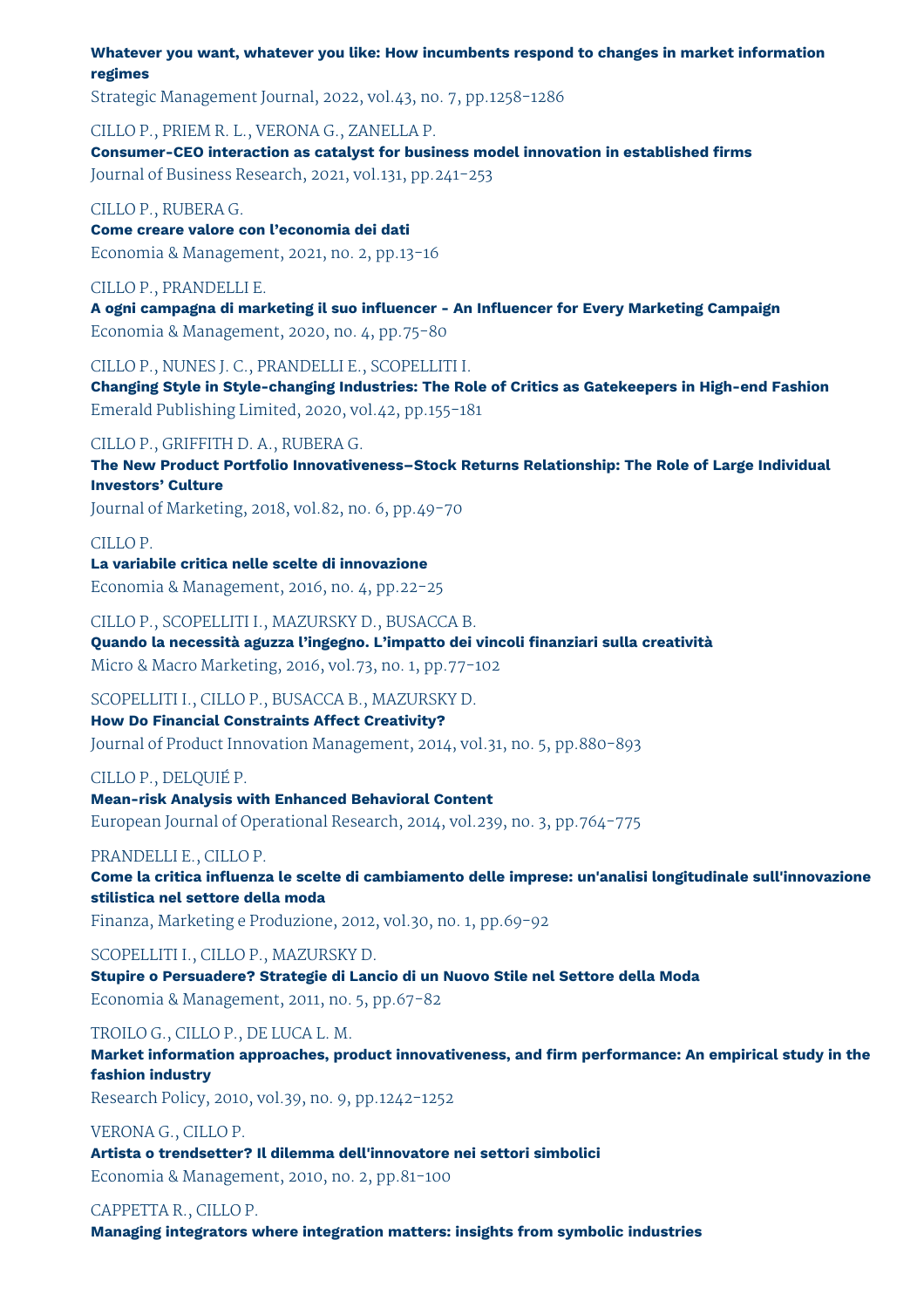The International Journal of Human Resource Management, 2008, vol.19, no. 12, pp.2235-2251

CILLO P., VERONA G. **Search Styles in Style Searching: Exploring Innovation Strategies in Fashion Firms** Long Range Planning, 2008, vol.41, no. 6, pp.650-671

CILLO P.

**The Role of Market Knowledge in Sustaining Innovation. Evidence from the Fashion Industry** Sinergie, 2007, vol.26, pp.155-165

CILLO P., VERONA G., VICARI S. **The interlink between resources and capabilities: towards a theoretical frame for the development of dynamic capabilities**

International Journal of Learning and Intellectual Capital, 2007, vol.4, no. 1/2, pp.111-131

CAPPETTA R., CILLO P., PONTI A.

**Convergent designs in fine fashion: An evolutionary model for stylistic innovation** Research Policy, 2006, vol.35, no. 9, pp.1273-1290

#### CILLO P.

**Fostering Market Knowledge Use in Innovation:** European Management Journal, 2005, vol.23, no. 4, pp.404-412

VICARI S., CILLO P., VERONA G.

**Capacità Creativa e Innovazione: Un'analisi esplorativa resource-based** Sinergie, 2005, vol.67, no. 5, pp.123-147

CILLO P., DE LUCA L., MAZURSKY D., TROILO G.

**Orientamento al mercato e innovazione nei settori creativi. Una ricerca nel settore della moda** Finanza, Marketing e Produzione, 2005, vol.1, pp.23-45

BUSACCA B., CILLO P. **Le priorità del marketing management: una prospettiva europea** Mercati e Competitività, 2004, no. 0, pp.133-157

BUSACCA B., CILLO P. **Trend in marketing. I risultati di una ricerca esplorativa sulle imprese europee** Economia & Management, 2004, no. 4, pp.42-45

#### CILLO P.

**Market learning capability: A framework to sustain innovation through market knowledge** Finanza, Marketing e Produzione, 2003, vol.2, pp.47-69

#### CILLO P., TROILO G.

**Il ruolo del senso di appartenenza nell'evoluzione dei distretti industriali: una proposta metodologica** Finanza, Marketing e Produzione, 2002, vol.1, pp.63-93

#### CILLO P., TROILO G.

**Rovistare nel Passato per Progettare il Futuro: Evidenze da un Campione di Aziende Italiane** Economia & Management, 2002, no. 3, pp.62-63

BUSACCA B., CASTALDO S., CILLO P.

### **La gestione della multicanalità**

Economia & Management, 2001, no. 1, pp.14-33

CILLO P., PADULA G.

**La market orientation nel business to business. Il caso Alcantara** Micro & Macro Marketing, 2001, vol.1, pp.171-194

CAPPETTA R., CILLO P., PONTI A. **L'innovazione nel prêt-à-porter: un'analisi longitudinale di Vogue Italia (1984-1999)** Economia & Management, 2001, no. 3, pp.85-94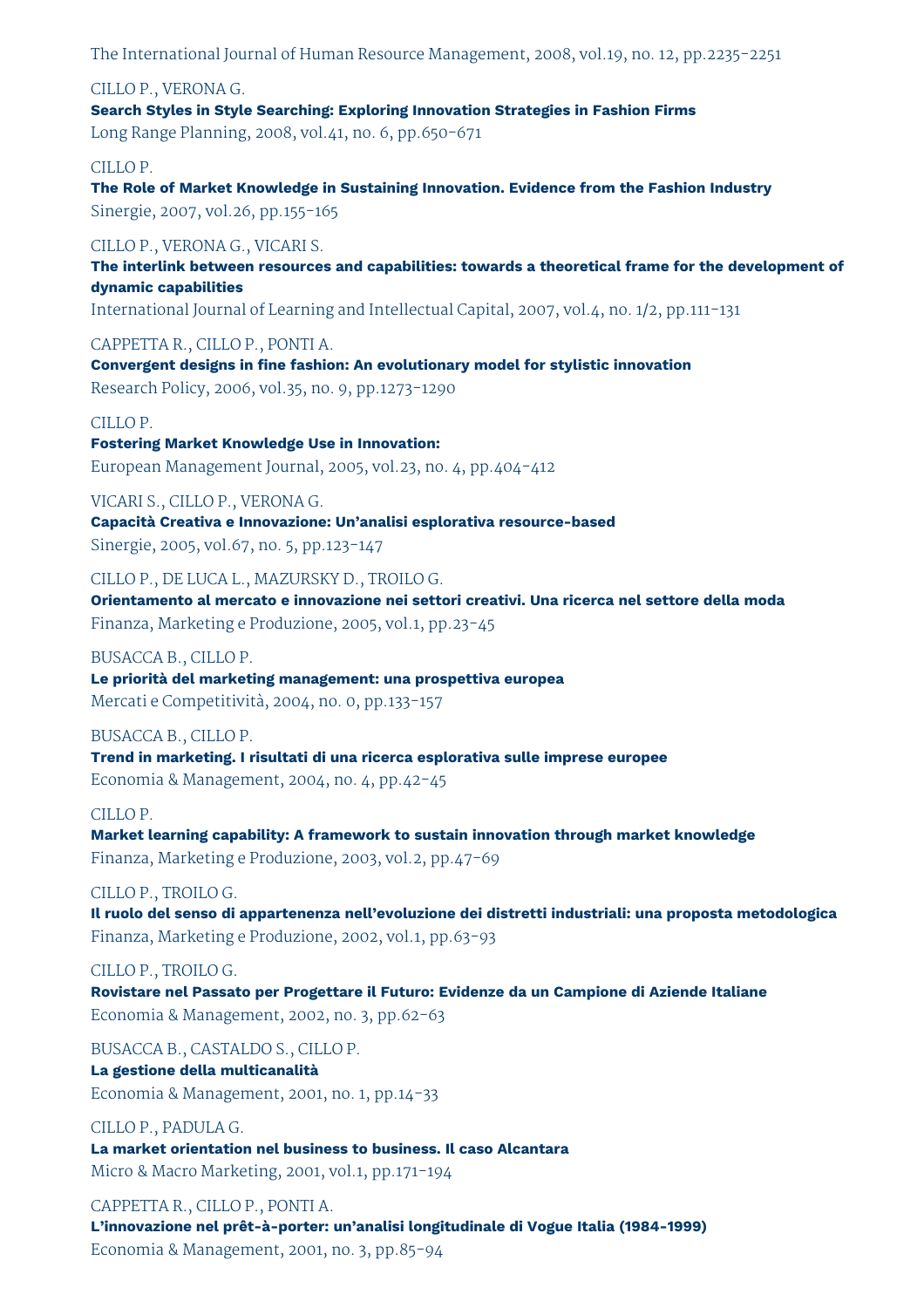CILLO P., LANZA A. **La costruzione dell'identità di marca: Il caso Diesel** Micro & Macro Marketing, 2000, vol.1, pp.129-146

CASTALDO S., CILLO P. **Trust-oriented marketing. La nuova frontiera del loyalty management nelle imprese commerciali.** Economia & Management, 2000, no. 6, pp.73-89

# RESEARCH MONOGRAPHS

VICARI S., CILLO P., RACCAGNI D. **Product Innovation - Dall'idea al lancio del nuovo prodotto** Egea, Milano, Italy, 2013

CILLO P. **Innovazione E Mercato** Carocci Editore, Roma, Italy, 2004

### **TEXTBOOKS**

VICARI S., CILLO P., RACCAGNI D. **Product Innovation and Market Creation** Egea, Milano, Italy, 2011

# CONTRIBUTION TO CHAPTERS, BOOKS OR RESEARCH MONOGRAPHS

#### CILLO P., PRANDELLI E.

**Far leva sulla creatività dei consumatori per alimentare con continuità il processo innovativo: evidenze empiriche dal settore moda** in *Marketing, una disciplina fantastica: omaggio a Enrico Valdani* Busacca Bruno, Costabile Michele (Eds),Egea, pp.187-212, 2018

#### CILLO P., RUBERA G.

**L'innovazione come leva strategica per attrarre e trattenere gli investitori** in *Marketing, una disciplina fantastica: omaggio a Enrico Valdani* Busacca Bruno, Costabile Michele (Eds),Egea, pp.213-248, 2018

#### CILLO P., PRANDELLI E.

**Luxury Customer Experience and Engagement What Is the Impact of In-Store Technology?** in *Online Luxury Retailing: Leveraging Digital Opportunities - Research, Industry Practice,and Open Questions* B. Kahn (Eds),Baker Retailing Center, the Wharton School - University of Pennsylvania, pp.33-44, 2016

#### PRANDELLI E., CILLO P.

**Innovation in Symbolic Industries. The Influence of Critical Audience's Evaluations on Fashion Companies' Behavior** in *Prodotto, consumatore e politiche di mercato quarant'anni dopo. Scritti in onore di Stefano podestà* Carù A., Borghini S., Golfetto F., Pace S., Rinallo D., Visconti L., Zerbini F. (Eds),Egea, pp.429-443, 2012

CILLO P., VERONA G. **Sviluppo di Nuovi Prodotti** in *Marketing e Fiducia* S. Castaldo (Eds),Il Mulino, pp.357-380, 2010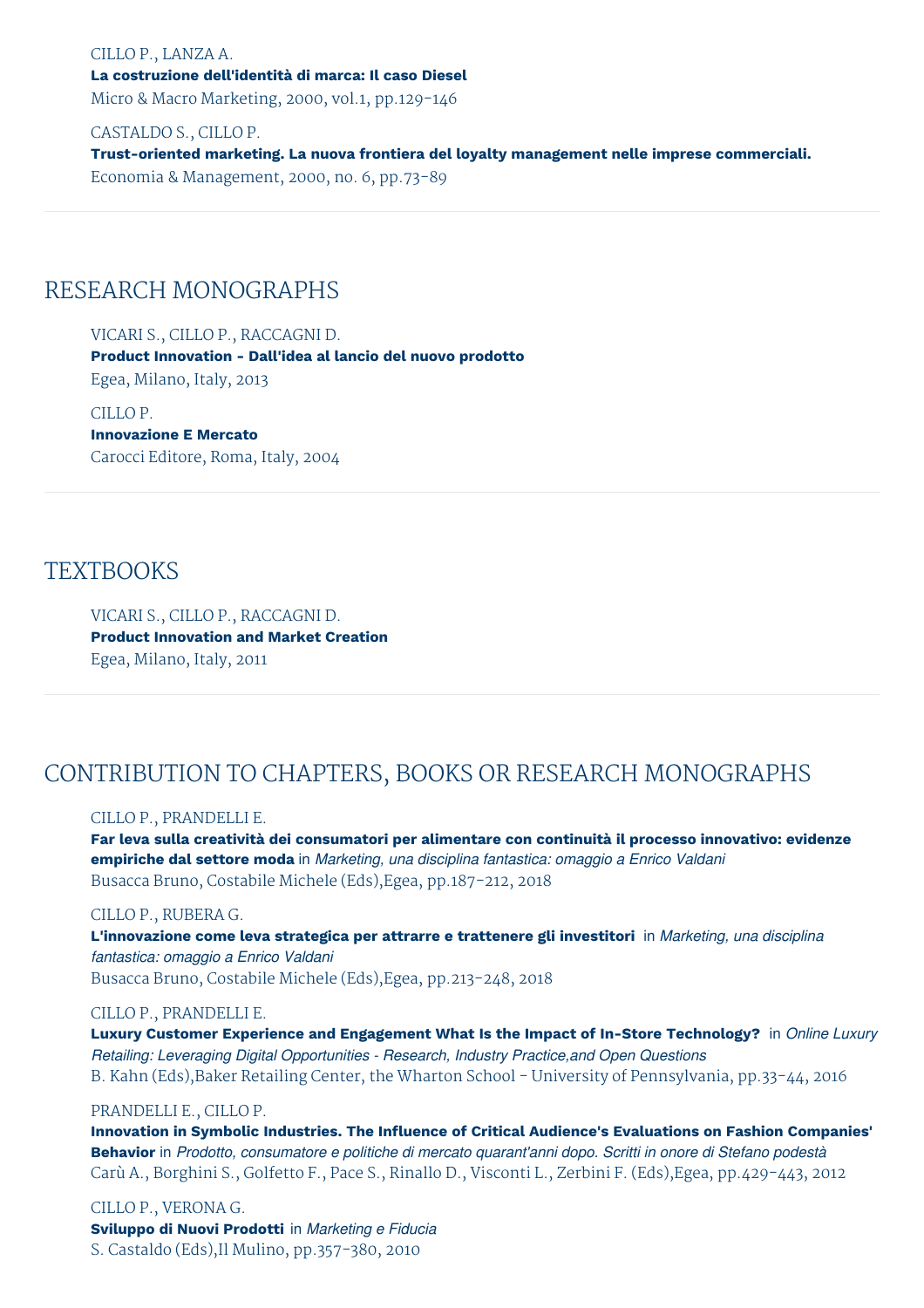### BUSACCA B., CILLO P., MAZURSKY D. **From Market Research to Creativity Templates: Leveraging Tacit Knowledge for Ideation** in *Strategic Market Creation: A New Perspective on Marketing and Innovation Management* Carù A., Tollin K. (Eds),John Wiley & Sons, Ltd, pp.3-26, 2008 VICARI S., CILLO P. **Developing a Brokering Capacity within the Firm. The Enactment of Market Knowledge** in *The Future Of Knowledge Management*

Renzl B.; Matzler K.; Hinterhuber H. (Eds),Palgrave Macmillan, pp.184-204, 2006

#### CILLO P., CASTALDO S., ZERBINI F.

**Strategie e strumenti per lo sviluppo della relazione con i clienti** in *Distribuzione: Retailing e Acquirente* S. Castaldo (Eds),Il Sole 24 Ore - Università Bocconi Editore - La Repubblica, pp.338-368, 2006

#### OSTILLIO M. C., CILLO P.

**Internet Customer Database: costruzione, gestione e struttura di un sistema informativo sul cliente in rete** in *Il management nell'economia digitale* Scott W. G., Murtula M., Stecco M. (Eds),Il Sole 24 Ore, 2003

#### BUSACCA B., CILLO P.

**Marketing, creatività e innovazione** in *Creatività e innovazione di prodotto* Goldenberg J., Mazursky D. (Eds),Etas Libri, 2003

CILLO P., VERONA G. **Digital Marketing** in *Technology Management Handbook* S.Vicari (Eds),Egea, 2001

CILLO P., PRANDELLI E. **La metamediazione: gestire le interazioni in un'economia virtuale** in *Il management nell'era della connessione* S. Vicari (Eds),Egea, pp.97-123, 2001

# ARTICLES UPON REQUEST/INVITATION

CILLO P., PRANDELLI E. **Social CRM: quando i big data rafforzano i legami con i clienti** 2015, Economia & Management, Milano

## CASES IN INTERNATIONAL CASE COLLECTIONS

CILLO P., DE LUCA L. M., VICARI S. **The Launch and Repositioning of a New Product Worldwide: Tetra Prisma Aseptic** 2006, The Case Centre, Great Britain

## PROCEEDINGS/PRESENTATIONS

CILLO P., BALOCCO F., RUBERA G. **A Natural L:anguage Processing Analysis of the Effect of Quaralls on Analyst Ratingsterly CoC** *AMA Winter Conference, February 23-25, 2018, New Orleans, LA, United States of America*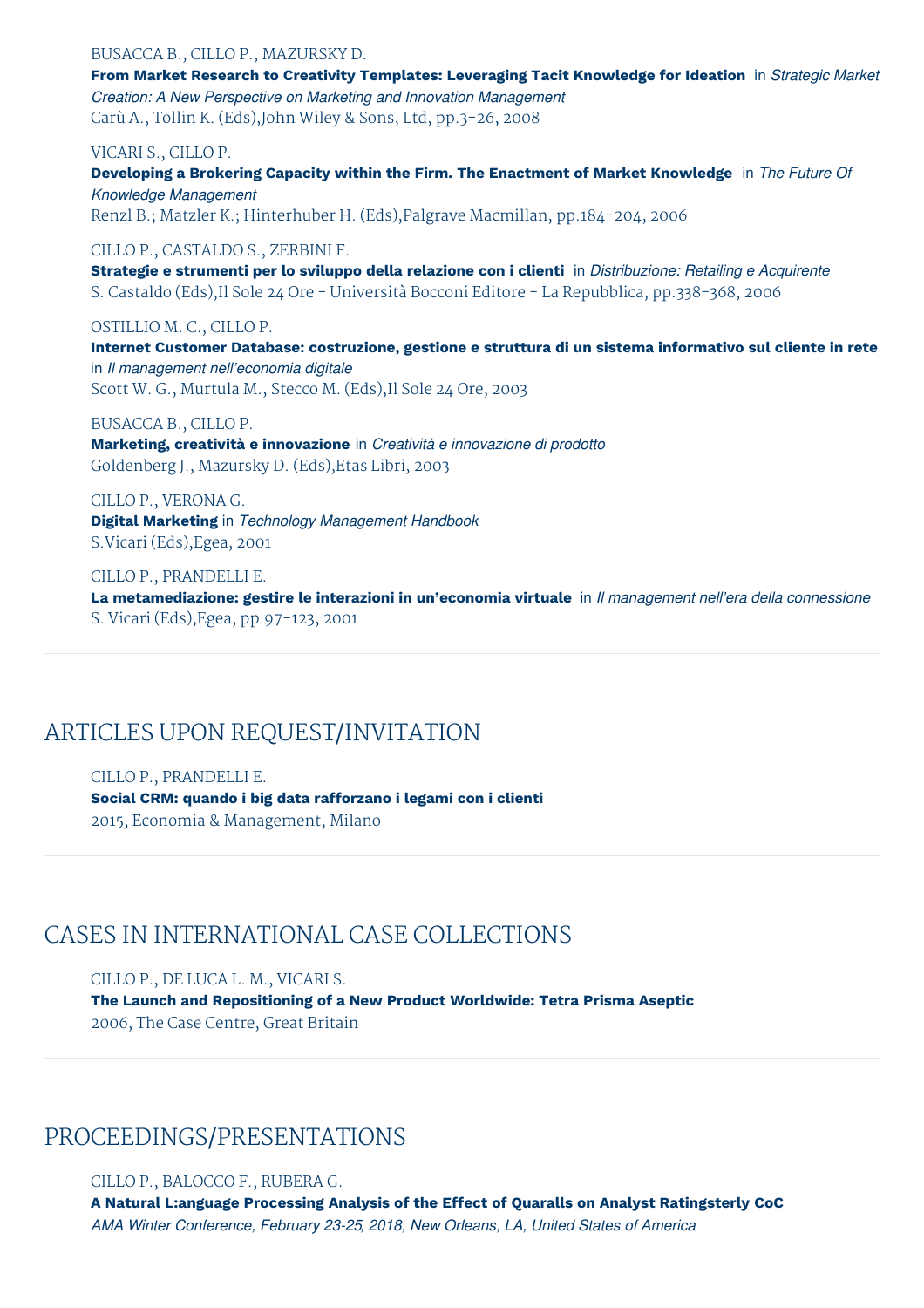#### CILLO P., RUBERA G.

#### **The Effect of Innovation on Investor Acquisition and Retention**

*AMA Winter Conference - February 17-19, 2017, Orlando, FL, United States of America*

#### CILLO P., ZANELLA P., VERONA G.

**How Firms Sustain Performance in Face of Technological Change in the Music Industry**

*Strategic Management Society 36th Annual Conference - September 17-20, 2016, Berlin, Germany*

#### VERONA G., CILLO P., ZANELLA P.

**Understanding and involving consumers in value creation: A conceptual frame for strategic management studies**

*Strategic Management Society Conference -October 3-6, 2015, Denver, United States of America*

#### VERONA G., CILLO P., ZANELLA P.

**Understanding and involving consumers in value creation: A conceptual frame for strategic management studies**

*Academy of Management Annual Meeting - August 7-11, 2015, Vancouver, Canada*

#### NUNESM J., DREZE X., CILLO P., PRANDELLI E., SCOPELLITI I.

**How Fashion Designers Develop New Styles: Creative Epiphany Versus Market Feedback**

73rd Annual Meeting of the Academy of Management 'Capitalism in Question' - August 9-132013, Orlando, FL, United *States of America*

#### CILLO P., DREZE X., NUNES J., PRANDELLI E., SCOPELLITI I.

**The Effect of Critical Evaluation on Aesthetic Innovation: Debunking the Myth of Designer as Dictator** 73rd Annual Meeting of the Academy of Management 'Capitalism in Question' - August 9-132013, Orlando, FL, United *States of America*

#### CILLO P., DREZE X., NUNES J., PRANDELLI E., SCOPELLITI I.

**The Effect of Critical Evaluation on Aesthetic Innovation: Debunking the Myth of Designer as Dictator** 42nd EMAC Annual Conference 'Lost in Translation: Marketing in an Interconnected World' - June 4-7 2013, Istanbul, *Turkey*

#### SCOPELLITI I., CILLO P., MAZURSKY D.

**A glance at the future. effects of anticipated disclosure of new product concepts**

*41th EMAC Conference Marketing to Citizens Going beyond Customers and Consumers - 22-25 May, 2012, Lisbon, Portugal*

#### SCOPELLITI I., CILLO P., MAZURSKY D.

**Does exposure to concept products affect consumer judgment of marketed products?** *2011 Summer Marketing Educators' Conference - 5-7 August, 2011, San Francisco, United States of America*

#### SCOPELLITI I., CILLO P., BUSACCA B., MAZURSKY D.

**Financial constraints and individual antecedents of creativity in problem solving** *40th EMAC Conference - May 24 – 27, 2011, Ljubljana, Slovenia*

#### SCOPELLITI I., CILLO P., BUSACCA B., MAZURSKY D.

**Effects of financial constraints and novelty seeking on consumer creativity** *SCP 2011 Winter Conference - February 24-27, 2011, Atlanta, United States of America*

#### CILLO P., PRANDELLI E.

**Innovation patterns in global fashion: firms' behavior and the influence of critical audience evaluation** *Strategic Management Society Conference - September 12-15, 2010, Roma, Italy*

#### CILLO P., PRANDELLI E.

**Identity and conduct in global fashion: the influence of critical audience evaluation on firms' innovation patterns**

*26th EGOS Colloquium - July 1-3, 2010, Lisbon, Portugal*

CILLO P., SCOPELLITI I., MAZURSKY D.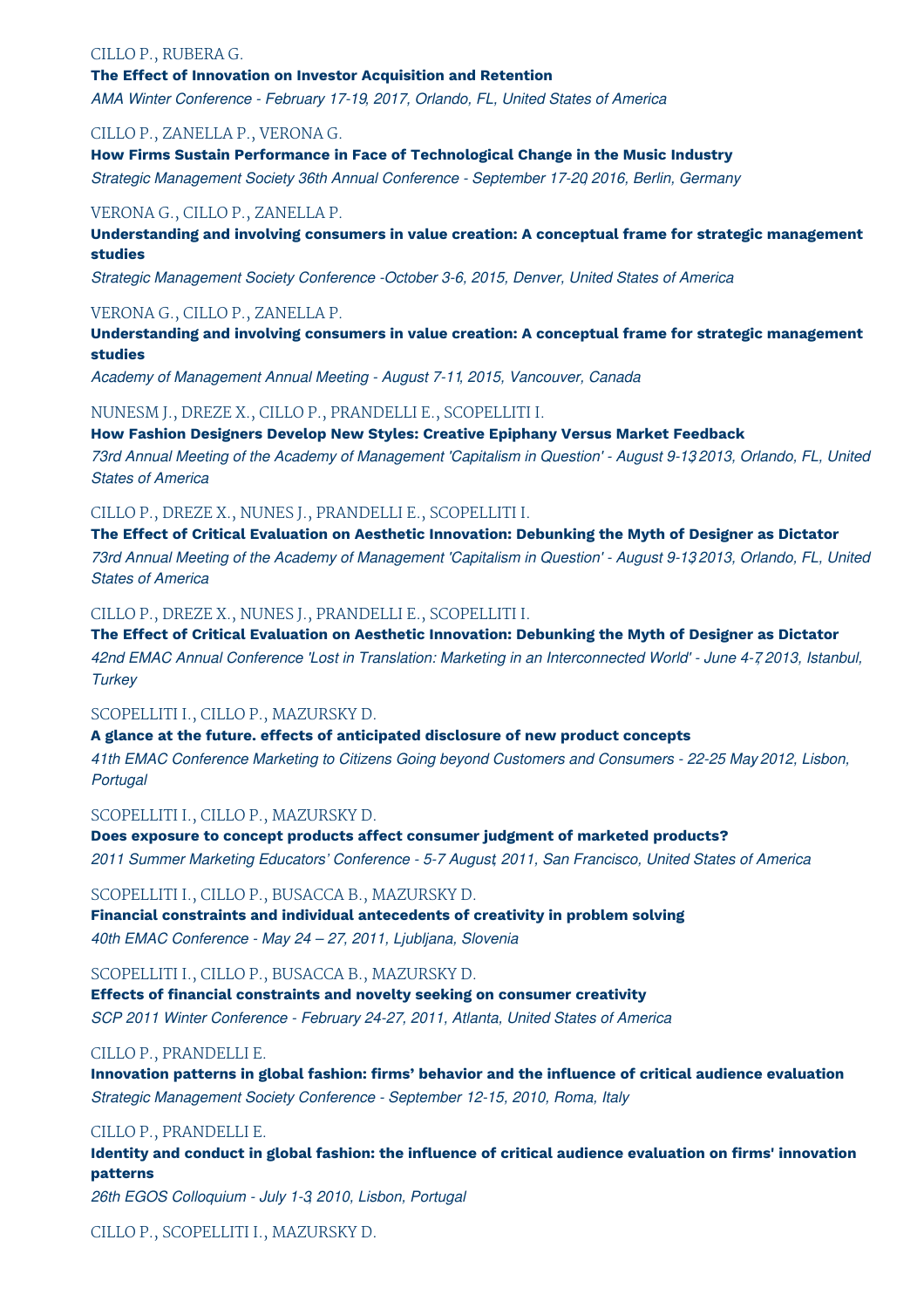#### **Shock 'n' Shop. Exaggeration and Structural Alignment in a New Design Launch**

*The 6 senses. The essentials of marketing - May, 2010, Copenhagen, Denmark*

#### CILLO P., SCOPELLITI I., MAZURSKY D.

**Effects of exaggerate priming and fluent processing on the evaluation of design** *CFP: 2009 North American Conference - 22-25 October, 2009, Pittsburgh, United States of America*

NOORDHOFF C., CHANDY R., CILLO P., NARASIMHAN O., PRABHU J. **Explaining pattern in foreign market launch** *2009 INFORMS Marketing Science Conference - June 4-6,, 2009, Ann Arbor, Michigan, United States of America*

#### CILLO P., SCOPELLITI I., MAZURSKY D.

**Effects of Extreme Priming and Processing Fluency on the Evaluation of Design** *38th EMAC Conference - 26-29 May, 2009, Nantes, France*

#### CHANDY R., NARASIMHAN O., CILLO P., PRABHU J.

**Designing coolness: brand building in the global fashion industry** *Marketing Science Conference - 12-14 June, 2008, Vancouver, Canada*

#### VERONA G., CILLO P.

**Search style in style searching: learning exploration strategies from fashion firms** *27th SMS Annual International Conference - October 14-17, 2007, San Diego, United States of America*

#### CILLO P., CAPPETTA R.

**Managing Integrators Where Integration Matters: Insights From Symbolic Industries** *Academy of Management Annual Meeting - August 3-8, 2007, Philadelphia, United States of America*

#### VERONA G., CILLO P.

**Search Style In Style Searching: Learning Exploration Strategies From Fashion Firms** *Academy Of Management Conference -August 3-8, 2007, Philadelphia, United States of America*

#### CAPPETTA R., CILLO P.

**Harmonizing the Organizational System of Meanings: The Power of Stylistic Innovation** *Academy of Management Annual Meeting - August 5-10, 2005, Honolulu, United States of America*

#### CAPPETTA R., CILLO P., PONTI A.

**Dominant Design in Fine Fashion: An Evolutionary Model for Symbolic Innovation** *Academy of Management Annual Meeting - August 6-11, 2004, New Orleans, United States of America*

#### CILLO P., MAZURSKY D., TROILO G.

**Antecedents to corporate reputation and its impact on performance: empirical evidence from the fashion industry**

*33th European Marketing Academy Conference - May 23-26, 2004, Murcia, Spain*

#### CILLO P., DE LUCA L., MAZURSKY D., TROILO G.

**Enhancing organizational innovativeness through forward-looking market orientation. An empirical study in the fashion industry**

*Strategic Management Society Conference - August, 1-6, 2003, Baltimore, United States of America*

#### CILLO P., TROILO G.

**Sustaining Innovation Through Market Knowledge: Evidence From The Fashion Industry** *Academy of Management Conference - August, 1-6, 2003, Seattle, United States of America*

#### CILLO P., MAZURSKY D., TROILO G., DE LUCA L.

**The limits of market orientation: identifying the aspects that accelerate innovation versus those that impede it**

*Marketing Science Conference - June 12-15, 2003, College Park, Maryland, United States of America*

#### CILLO P., TROILO G., MAZURSKY D.

**Retrospective and forward-looking market orientation among innovative companies: Evidence from the fashion industry**